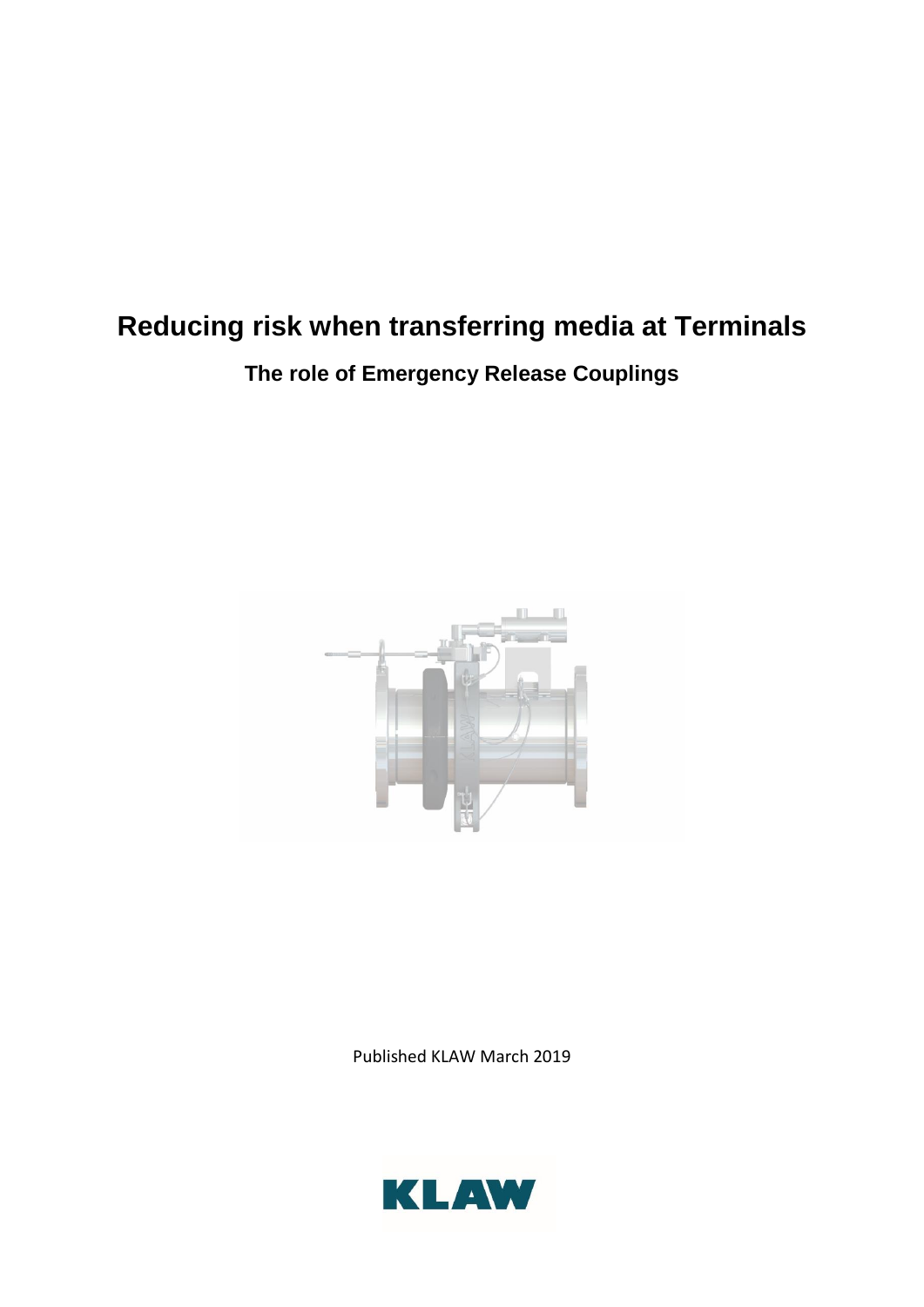## **Identifying risk at Terminals during product transfer**

The transfer of hazardous and potentially pollutant media provides particular risks at certain points within a transfer system. The risk is particularly high where transfer is from one containing or transfer element to another and one or both of the items are designed to be mobile.

The following are examples of mobile and static container elements within a typical transfer system:

| Ship (mobile)       | <b>Loading Arm (static)</b> | <b>Bulk Storage Facility (static)</b> |
|---------------------|-----------------------------|---------------------------------------|
| - to Truck (mobile) | - to Truck (mobile)         | - to Railcar (mobile)                 |
| - to Ship (mobile)  | - to Railcar (mobile)       | - to Truck (mobile)                   |
| - to Shore (static) |                             |                                       |

Where one or more of the containing methods are designed to be mobile then there is a risk of inadvertent movement and therefore a demand to separate the connected transfer line in a controlled and safe manner. This demand can be instigated either wrongly by an Operator or by an environmental or external influence not predicted by the Operator.

## **Movement definitions of transfer elements**

Transfer elements that are designed to be mobile will move due one of the three following instigations.

Correct voluntary movement: The Operator has purposely instigated a controlled movement. Examples include: Departing Ship, Truck or Railcar leaving a Terminal as scheduled and in accordance with correct procedures.

Incorrect voluntary movement: The Operator has purposely but incorrectly instigated a controlled movement. Examples include: Departing Ship, Truck or Railcar leaving a Terminal when the transfer system has not been properly disengaged according to procedure.

Involuntary movement: Movement has been provoked by an external factor beyond the immediate awareness and control of the operator. Examples include: vessel drift due to bad weather, swells and collisions; Truck and Railcar displacements due to collisions, earthquakes, floods and wind.

#### Type of incidents - summary

The following are typical scenarios where a mobile element may provoke an incident.

Ship (mobile): vessel drift - to Truck (mobile): drive-off. Ship (mobile): vessel drift - Ship (mobile): vessel drift. Ship (mobile): vessel drift - to Shore (static).

Loading Arm (static) - to Truck (mobile): drive-off. Loading Arm (static) - to Railcar (mobile): drive-off.

Bulk Storage Facility (static): - to Railcar (mobile): drive-off. Bulk Storage Facility (static): - to Truck (mobile): drive-off.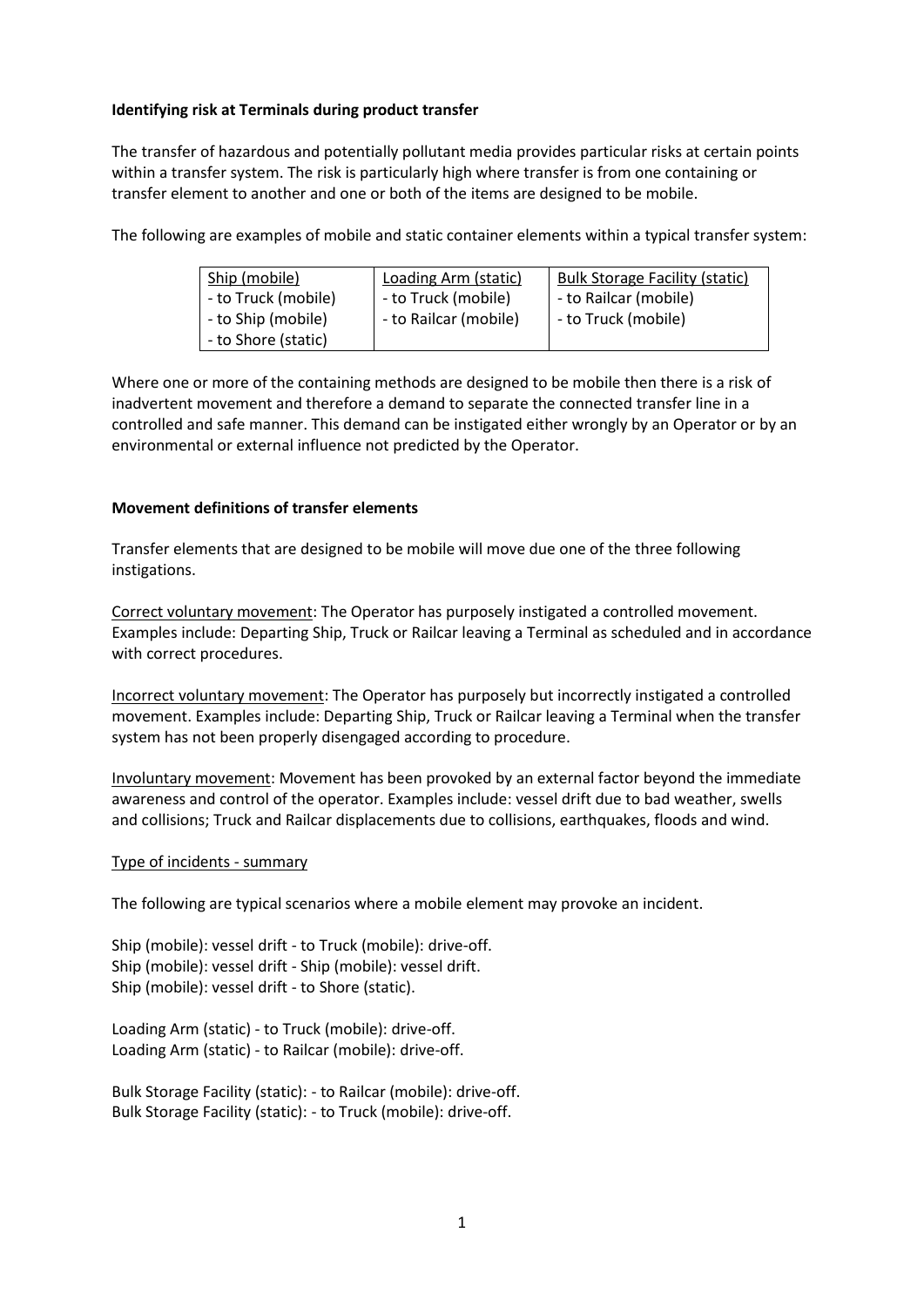#### Mitigating risk with training, experience and procedures

There have been efforts by Operators to mitigate risk through procedural training and/or concentrating control roles towards experience. Procedures can be detailed and interactive; for example: procedural signing of sheets for each stage of a transfer process.

There is an inherent problem with attempting to tame the human element in any risk reducing system given that it isn't a constant that can be relied upon relative to equipment that is designed and engineered to undertake and complete similar tasks (subject to adequate servicing and management routines).

One problem with the human element is that of the decaying effect caused by familiarity where repeated tasks become automatic. An example is the changing of gears, clutch engaging and steering when driving a car. Experience often evolves mindfulness tasks into subconscious actions. It would be difficult to drive a car without these subconscious actions being executed as this allows for such conscious tasks as road awareness and choosing direction.

A single required action following a series of automated actions is particularly vulnerable. An example is leaving car lights on when arriving at a destination after a journey involving the repeated subconscious actions of driving.

A detailed known example of a critical action failure was a truck drive-off by an experienced driver who had completed the same task for over 20 years without incident. On this day, the driver was pre-occupied with an illness in the family. He inadvertently drove off with the Truck still attached to the Loading Arm. No emergency close and detach system was installed and the spill and damage to the Loading Arm was extensive.

In contrast, a risk reducing piece of equipment is engineered for an unchanging and limited number of functions. Any other functions are not relevant. The equipment is therefore unintelligent as regards any function not relevant to its existence but is supreme as regards the functions it is designed for. In other words, the human is designed for many things. A small part is arriving at work and fulfilling duties. The human is not a dedicated component within a transfer system.

The human element still has an irreplaceable role within a transfer system. Realistically, the physical aspects of transfer must still be undertaken and managed by humans and the human must retain the overriding decision making process so that situations can still be managed. The human also oversees the management and confirmed effectiveness of safety critical equipment.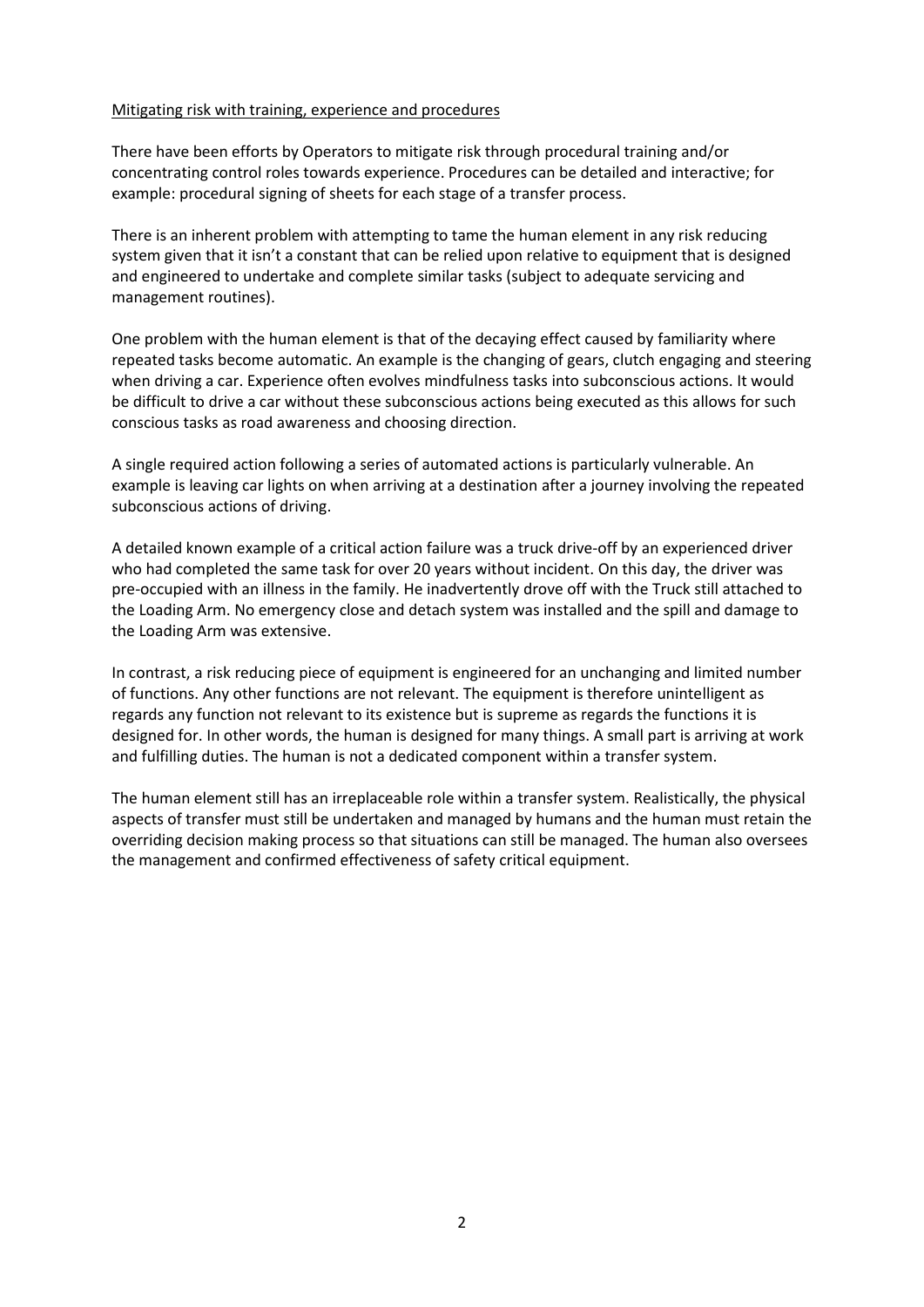## The two levels of controlling risk

In the sections above, it has been demonstrated that staff training, experience and procedures can only have a degree of influence on the overall risk of an incident eventually occurring.

The law of eventuality determines that the risk of a detrimental incident occurring for a given action increases with increased frequency of that action and longer time periods of assessment. This means all things within the context of the assessment will eventually happen given enough frequency and time.

Incidents such as drive-offs and vessel drift therefore do and will continue to occur.

Staff training, experience and procedures may evolve and respond in relation to the experience curve of the Terminal Operator and Owner but this can only lessen risk to a degree and will still be compromised by the decay of familiarity as discussed above in the section Mitigating risk with training, experience and procedures.

Commercial pressures or unforeseen distractions during transfer may also abruptly disrupt attention or procedures.

#### Mitigating the consequences of an incident

A sudden and unpredicted event means the Terminal Operator loses control both of the variables within an incident and the extent of the consequences for each of these variables.

An event may lead to other events such as in a chain reaction and the circumstances occurring may have not been tested or planned for.

Predicting the extent of damage and injury can therefore be difficult due to the number of variables in terms of people in the vicinity, type and volume of media being transferred, other Terminal equipment and media becoming vulnerable; and environmental considerations such as weather and nearby liabilities such a rivers and involuntary risk receptors such as non-Terminal property and the general public.

Below is a summary of currently known core consequences of a Terminal incident caused by incorrect voluntary movement or involuntary movement of transfer elements as defined earlier.

#### People

Voluntary risk receptors - Terminal personnel injury or death. Involuntary risk receptors - non-workforce injury or death.

#### Assets

Damage to transfer equipment Terminal assets. Damage to non-transfer equipment Terminal assets. Damage to non-Terminal assets.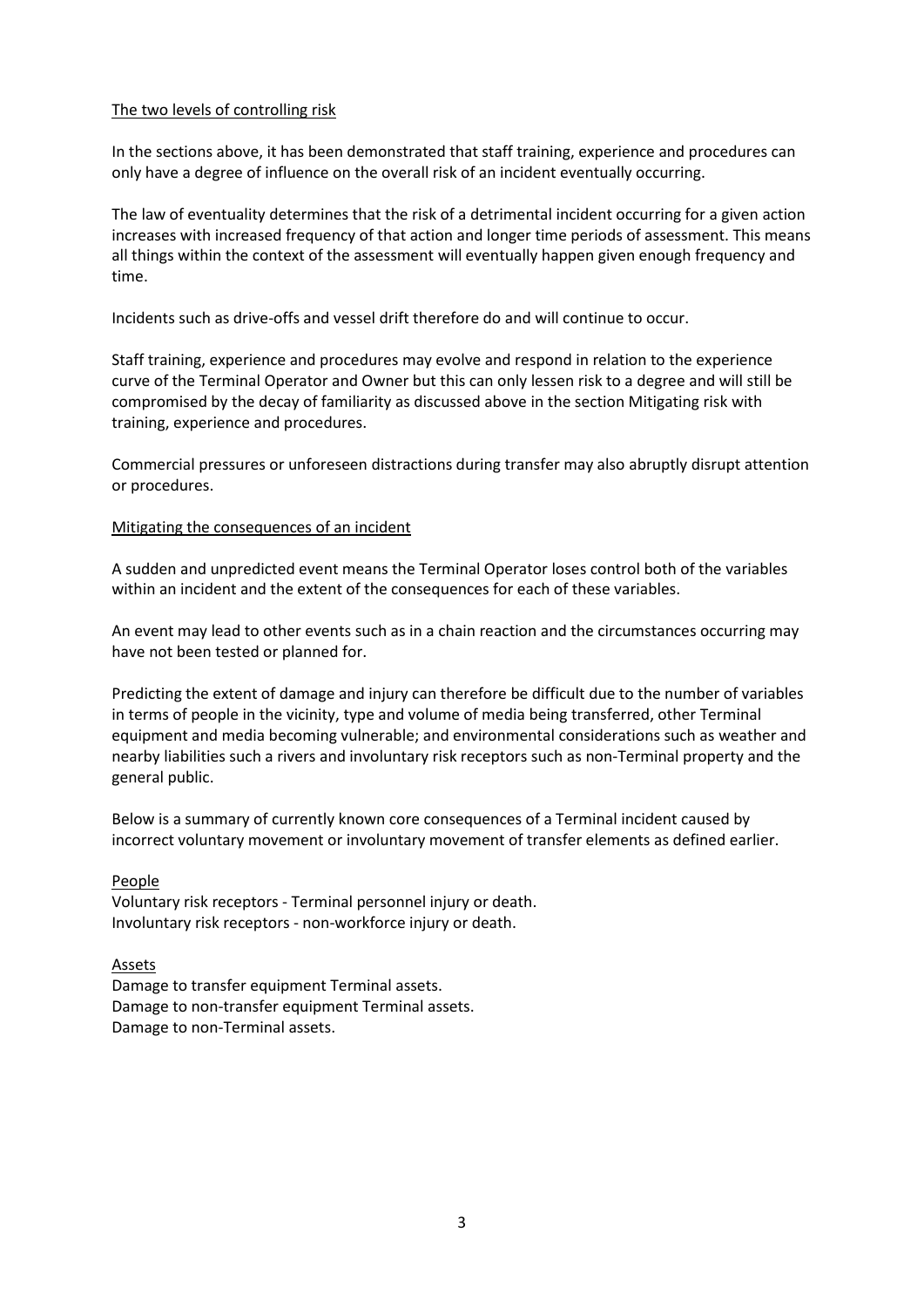Operation costs Clean up cost and time. Transfer downtime. Terminal disruption and downtime.

Litigation Fines. Litigation contractual. Litigation tort (civil actions: workforce personnel, non-workforce involuntary risk receptors). Litigation authorities (trade, government).

Future costs Insurance premiums. Compromised reputations (commercial and financial consequences). Compromised investment sources. Compromised contracts. Distracted management time in dealing with direct and indirect consequences.

## **Dual Risk Reduction Policy**

It has now been shown that near complete prevention of an incident is impossible. However, installing safety critical equipment within the transfer process that is dedicated to minimising the risks associated with the consequences of an incident will provide two levels of risk management.

- 1. Controlling the risk of an incident occurring.
- 2. Mitigating risk regarding consequence following an incident.

Mitigating risk regarding consequence following an incident is where the Terminal Operator and Owner have the greatest if not complete control.

## Dual level risk management

A competent Terminal Operator will therefore operate a Dual Risk Reduction Policy.

- 1. An active management plan designed to reduce the risk of an incident occurring.
- 2. Equipment fitted within the transfer system designed to mitigate the consequences of a product spill incident.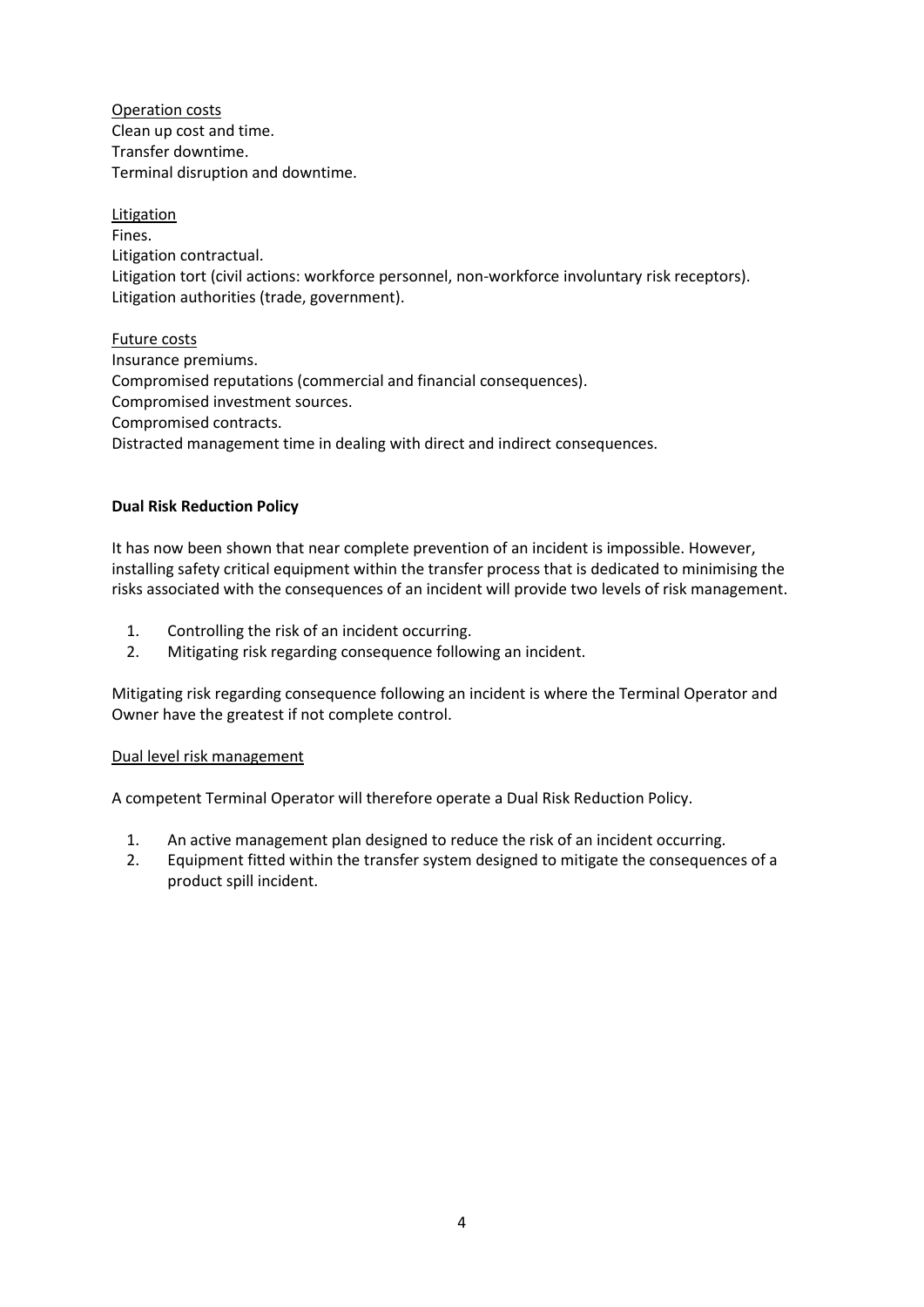## **Mitigating the consequences of an incident**

#### Demonstrating due-diligence

Ensuring adequate precautions have been taken to reduce risk, particularly minimising the consequences of an incident, will likely prove useful in the event of any potential litigation arising from an incident.

A Terminal that has not installed Emergency Release Couplings (ERCs) might find it difficult to demonstrate reasonable care had been taken to reduce the consequential risks of an incident.

This is particularly true where known risk is commonly known and experienced within the industry.

Litigation might focus on two aspects of an incident where the Terminal had not installed ERCs.

- 1. The actual fact that ERCs were not installed into the transfer system.
- 2. The fact that ERCs were not fitted indicates potential other failings as to required procedures.
- 3. The fact that ERCs were not fitted suggests misdirected priorities and potentially flawed decision making.

A case study of an incident is summarised below.

## Case Study JetA1

A leading international Oil and Gas operator was operating a Ship Terminal with two Marine Loading Arms (MLAs). The Terminal was importing Jet A1 with no Emergency Release Couplings installed in the transfer system. During an unloading operation the vessel lost its moorings and the Operators were unable to recover the vessel.

The resulting movement caused the loading arm to be significantly damaged and had to be removed from service. Additionally, a release of Jet A1 occurred within the dockside loading area and in the water.

This operator has since installed ERCs at this Terminal.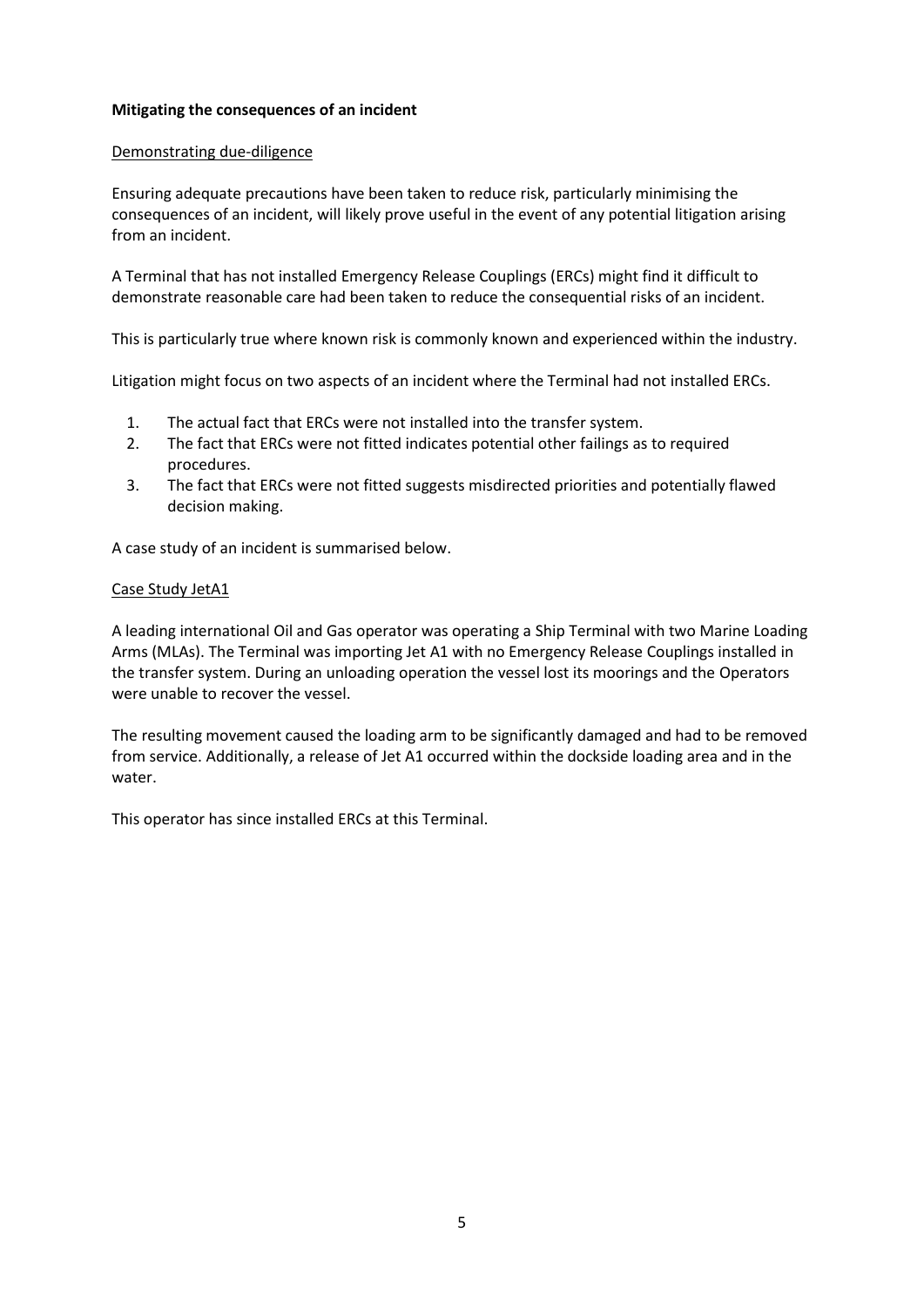## Simple illustration of typical drive-off incident





Simple incident risk reduction example: using KLAW Emergency Release Couplings



#### **Types of critical safety equipment designed to mitigate the consequences of an incident**

Emergency Release Couplings and transfer systems are available for both ambient and cryogenic liquids and gases. These systems have long since been proven to be reliable in the field in both Passive and Active states.

Emergency Release Couplings (ERC) must deliver two levels of performance.

#### Reliability and efficiency - Passive State

An ERC is passive when it is performing as part of a transfer system. Performance relates to minimum headloss or maximum product flow and not activating when the variables required to activate are not present. This delivers a reliable and efficient safety component within the transfer system.

The ERC by its design, specification and application therefore determines the difference between normal operating conditions and extraordinary circumstances that require instant action.

#### Reliability – Active State

An ERC may be Passive for years (subject to service interval requirements) then be required to instantly enter and complete an Active State procedure.

In Active State the ERC will close the two internal Flip-Flap valves and separate. This means both the upstream a downstream flows are contained and spill is minimised. The separated coupling therefore allows the mobile elements to continue without damaging assets.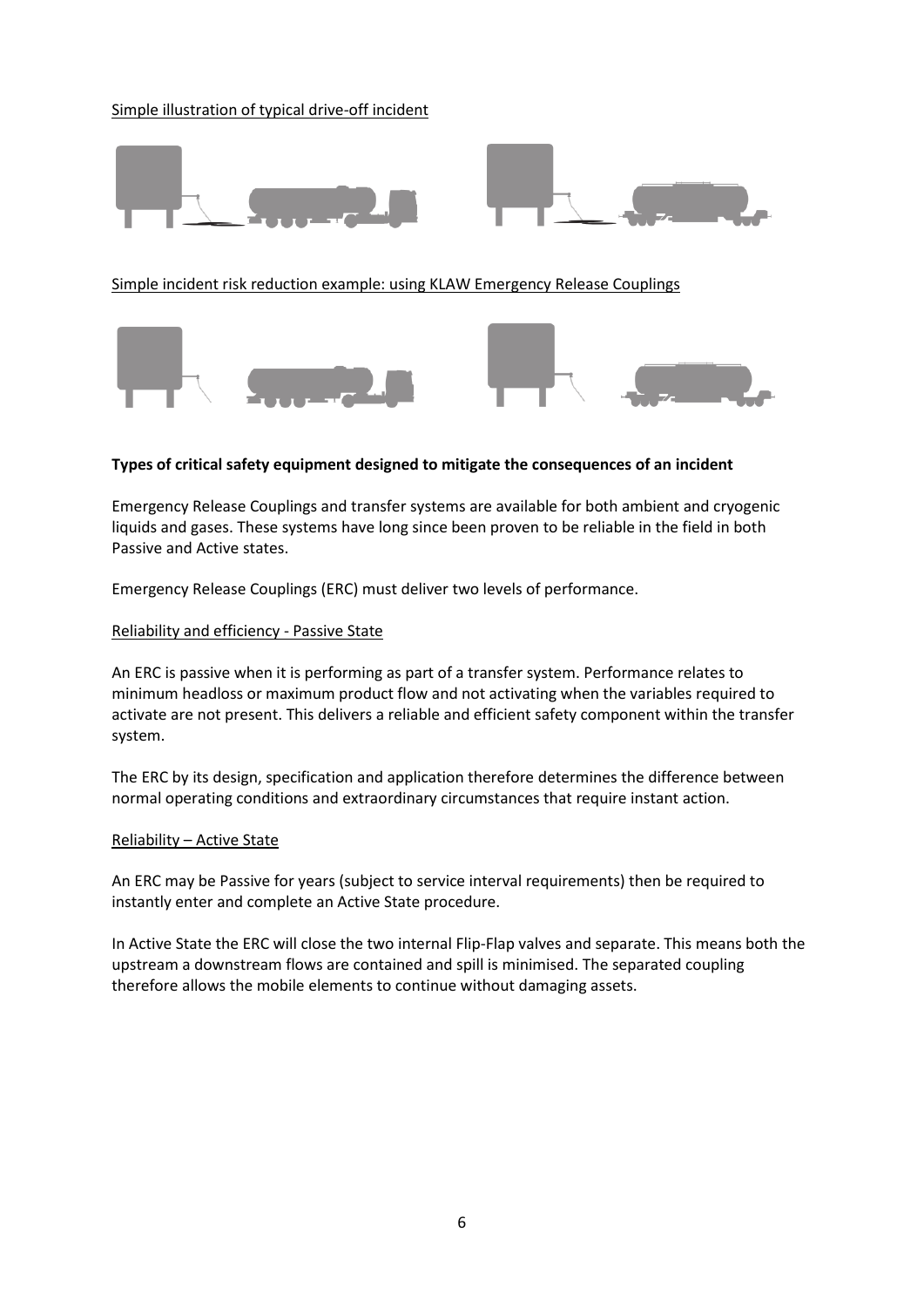## **Management of a safety critical system within a transfer operation**

Installing critical safety equipment such a ERCs into a Terminal transfer operation is one of two parts of a competent incident risk reduction strategy. The second part is the management of the system.

Proper maintenance and servicing of the equipment determines if the system retains its Passive and potential Active Status. A neglected maintenance regime, as with any other transfer procedure, will compromise the risk reduction policy and increase risk.

## Explanation of the internal Valve activation of the ERC

The Flip-Flap Valve mechanism is in open flow status and therefore the ERC is in Passive State and part of the transfer system.



The Collar Release is activated and the ERC commences Active State in response to incident variables.



The body seal retains media until the valves close. The media is then contained in both the upstream and downstream sections of the transfer system. The separation sequence continues.



ERC separates allowing the mobile elements of the transfer system to continue in movement without damaging previously connected assets.

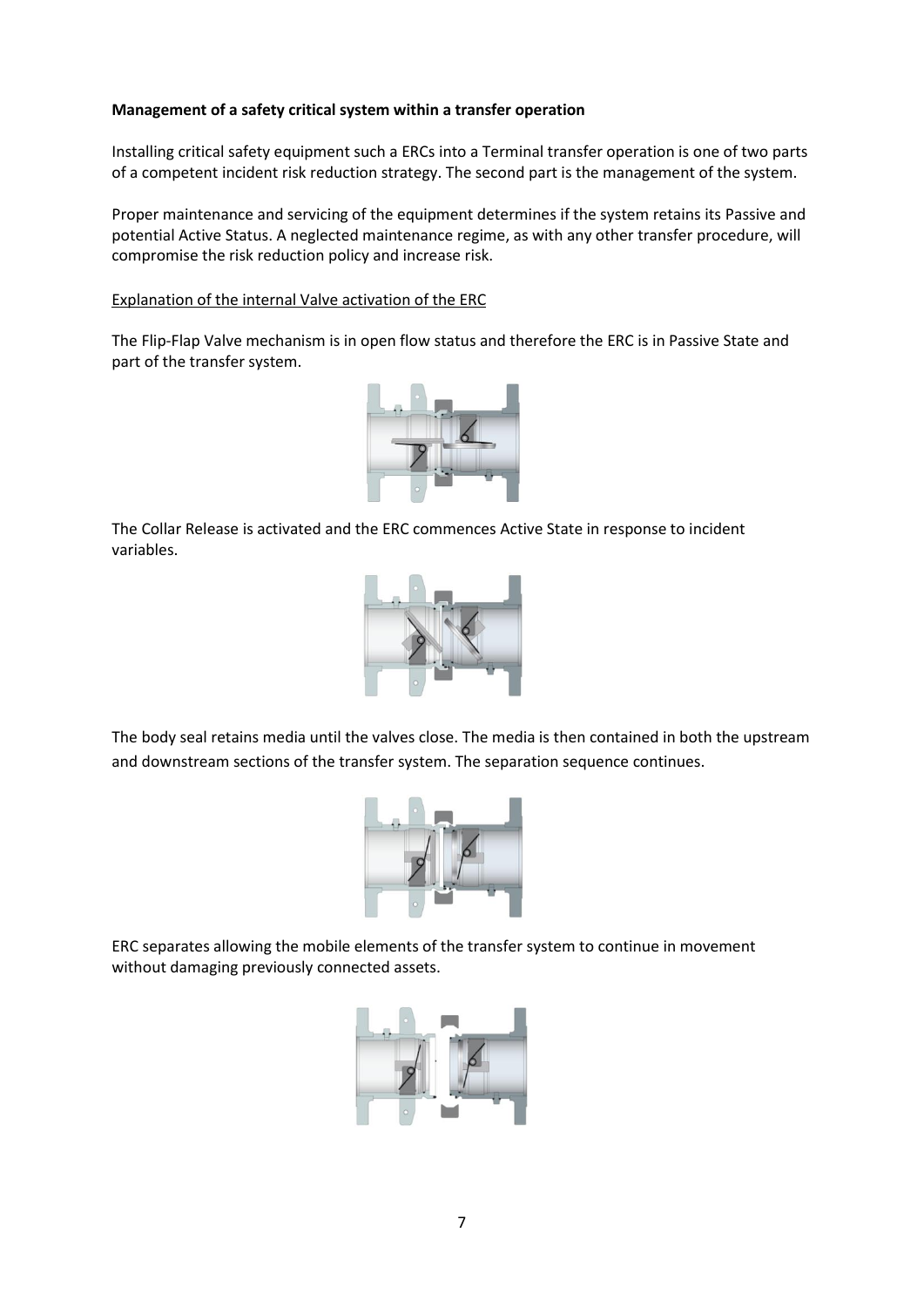## Activation methods of the ERC

The ERC Collar release mechanism can be activated using various release mechanisms according to the specification required by the Terminal.



Release mechanism options are Cable Release, Hydraulic Release or Dual Release.



*Shown is a Dual release ERC incorporating both a Cable and Hydraulic Release.*

The Hydraulic Release provides the option to control the ERC via an HPU (Hydraulic Power Unit) or simple Hand Pump.

The HPU or Hand Pump provide alternative control options where required by the Terminal Operator during system specification.

The cable on a Dual Release unit provides a backup for activation in the event the hydraulics cannot function.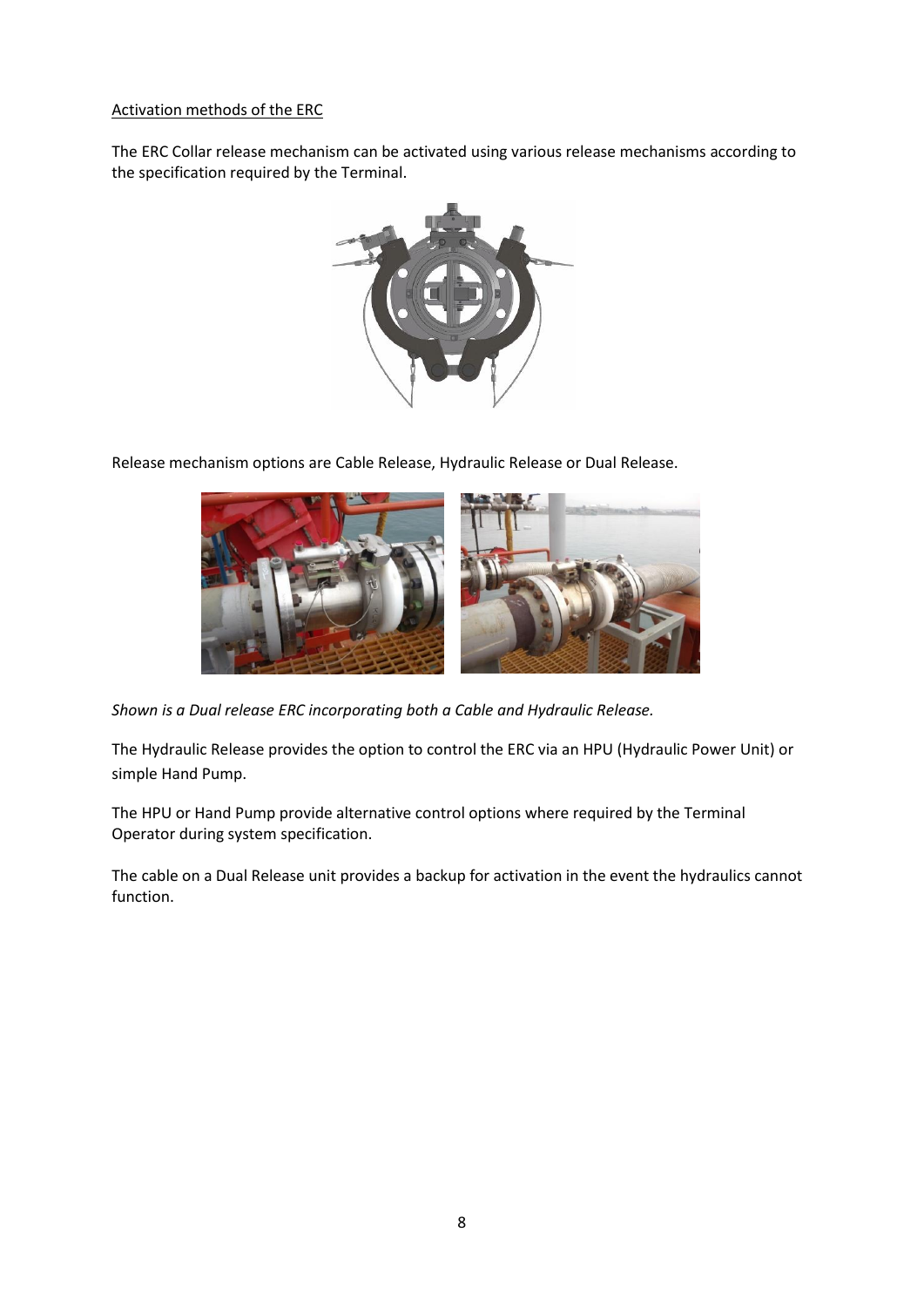#### **Cable Release ERC**



*Shown are Cable Release ERCs.*

#### **Application of a Cable Release ERC on a loading arm.**



The ERC Release Cable is shorter than a fully extended Loading Arm. This means the ERC will activate and separate before the Loading Arm is fully extended and damaged.

## **Typical Truck and Railcar transfer systems with ERC fitted**



*Shown are conceptual illustrations of typical systems for truck and railcar.*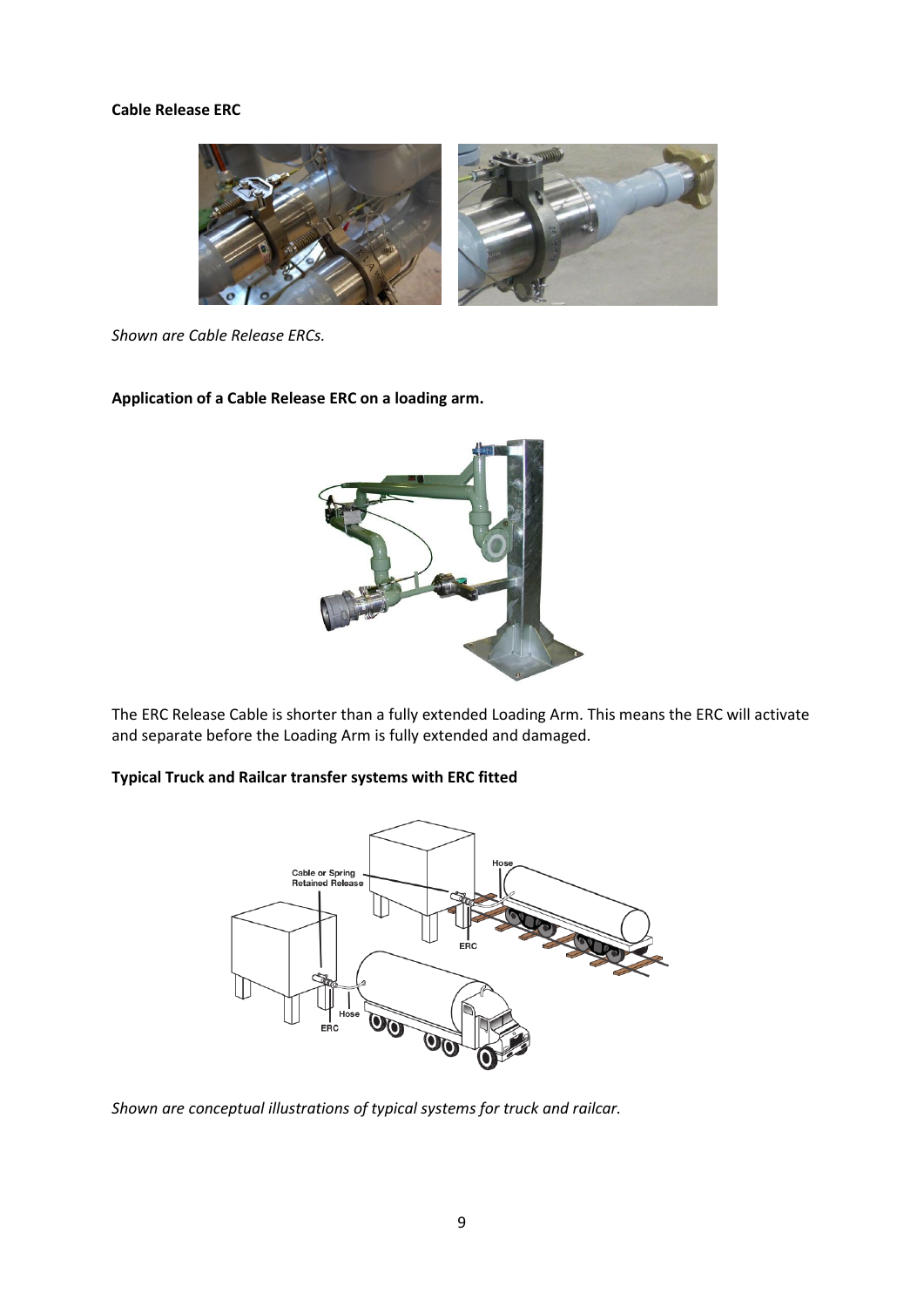## **Typical Ship Terminal with Dual Release ERC fitted**

The ERC can either activate automatically due to ship drift as indicated by the direction of the arrow below or due to a manual override instigated by a human to another reason.



*Shown is a conceptual illustration of a typical ship-to-shore system.*



*Shown is an actual ship-to-shore safety transfer system.*

#### **Conclusions**

- 1. There is a substantive risk of spill, injury and damage to assets where one or both elements within a transfer system are mobile.
- 2. Risk of a procedural breach that leads to an incident can be reduced but not eliminated with the use of training and procedures; but the risk of incident still remains.
- 3. A Dual Risk Reduction Policy demonstrates reasonable care within the context of Terminal product transfer management.
- 4. A Dual Risk Reduction Policy may be compromised by neglected procedures or maintenance regime.
- 5. The consequences of an incident are not easily predictable or within the control of the Terminal Operator.
- 6. Consequential risk following an incident is minimised with the installation of a suitable ERC or Breakaway Coupling.